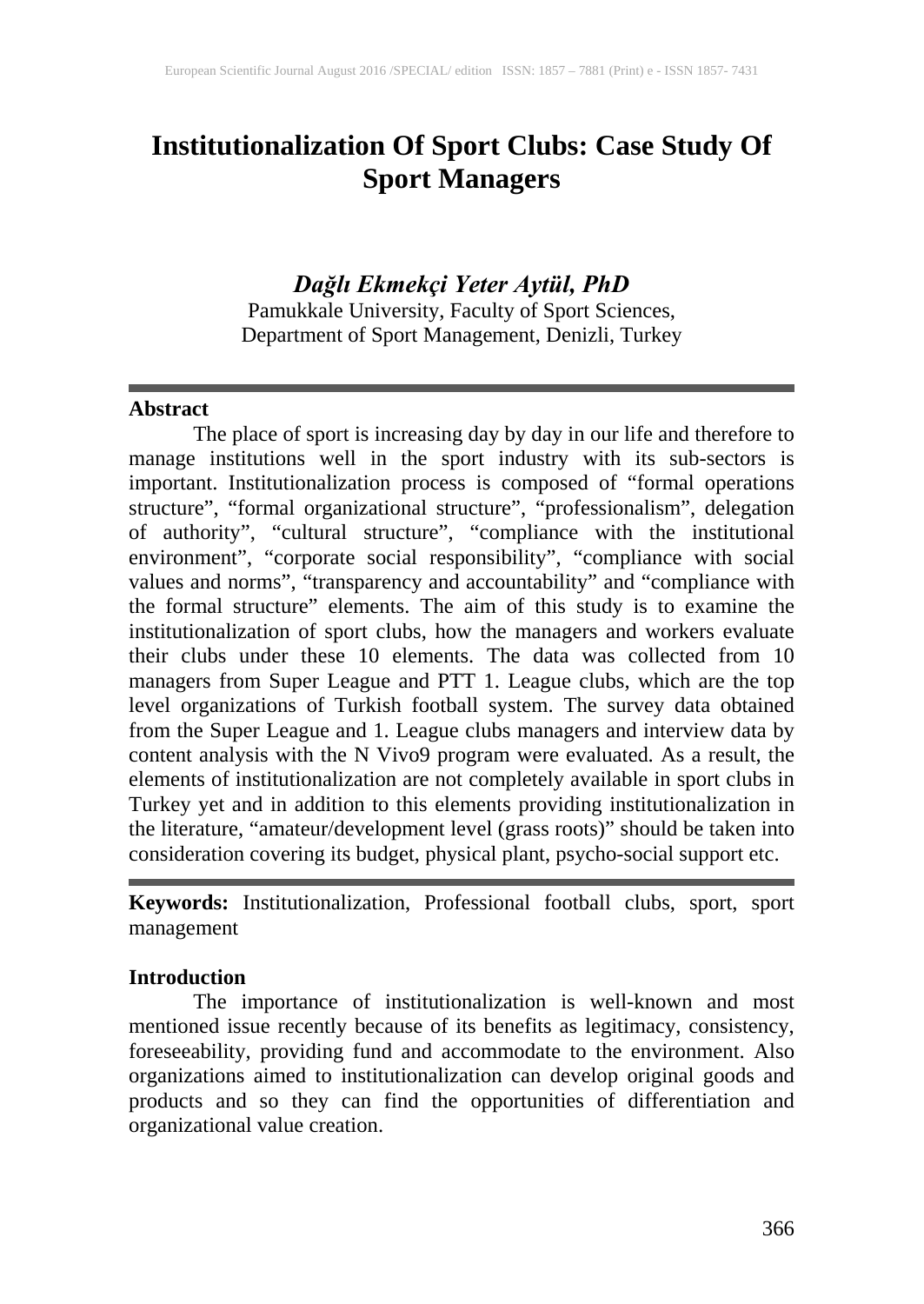The output in sport is not only goods and services but also sportive performance. Therefore sport organizations need financial power, profitability, sustainability, professional employee/managers and athletes depending on the organization.

Sports industry in the world is larger than Hollywood industry and health industry with 1,6 trillion dollars. The transfer payments for athletes find 500 billion dollars per year. Also sport industry has sub-sectors like clothing, education, tourism and gambling [\(http://www.cumhuriyet.com.tr\)](http://www.cumhuriyet.com.tr/). Indeed there are ongoing crises between the Spanish government and Spanish sport clubs on broadcasting rights for nearly 20 years [\(http://tr.eurosport.com\)](http://tr.eurosport.com/).

UEFA (the Union of European Football Associations) has criteria in five area. This criteria are sportive, financial, personnel and administrative, legal and amateur/development level (grass roots). Firstly the sport clubs which are competing in UEFA have to fulfill financial criteria which called "financial fair play". Sport clubs also in particular football clubs have trouble fulfilling the conditions. When football clubs are competing in UEFA they are also representing their country internationally. UEFA's criteria are based on institutionalization and sport clubs need to become institutionalized organizations because of their management system as businesses in today's economic conditions. In the same time institutionalization ensures a systematic and based on cause and effect relation structure and culture.

There are no studies in Turkey evaluating the institutionalization of There are no studies in Turkey evaluating the institutionalization of sport organizations especially sport clubs, this study is an initial study in the area.

### **Institutionalization and Sport**

Institutional theory holds the organization with its individuals together. It highlights values, norms, rules, beliefs, assumptions, formal structures and cultural influences on decision making (Barley and Tolbert, 1997: 93). Institutionalization is understood in Turkey as managerial efforts which takes sustainability in front, far from individual behaviors when running the organization and defining the responsibilities. Therefore the assumption is that institutional organizations do not go into an uncertain condition, do effective activities, and run the works systematically (Ulukan, 2005: 31-32).

Sport is a social institution in modern society and this condition of sport can be explained by the size and prevalence of frequent interactions with institutions such as policy, economy, education and family. According to MacPherson et al institutionalization is a global process as associated forms of social units and activities which are organized permanent and continuous. From this perspective sport has undergone a process of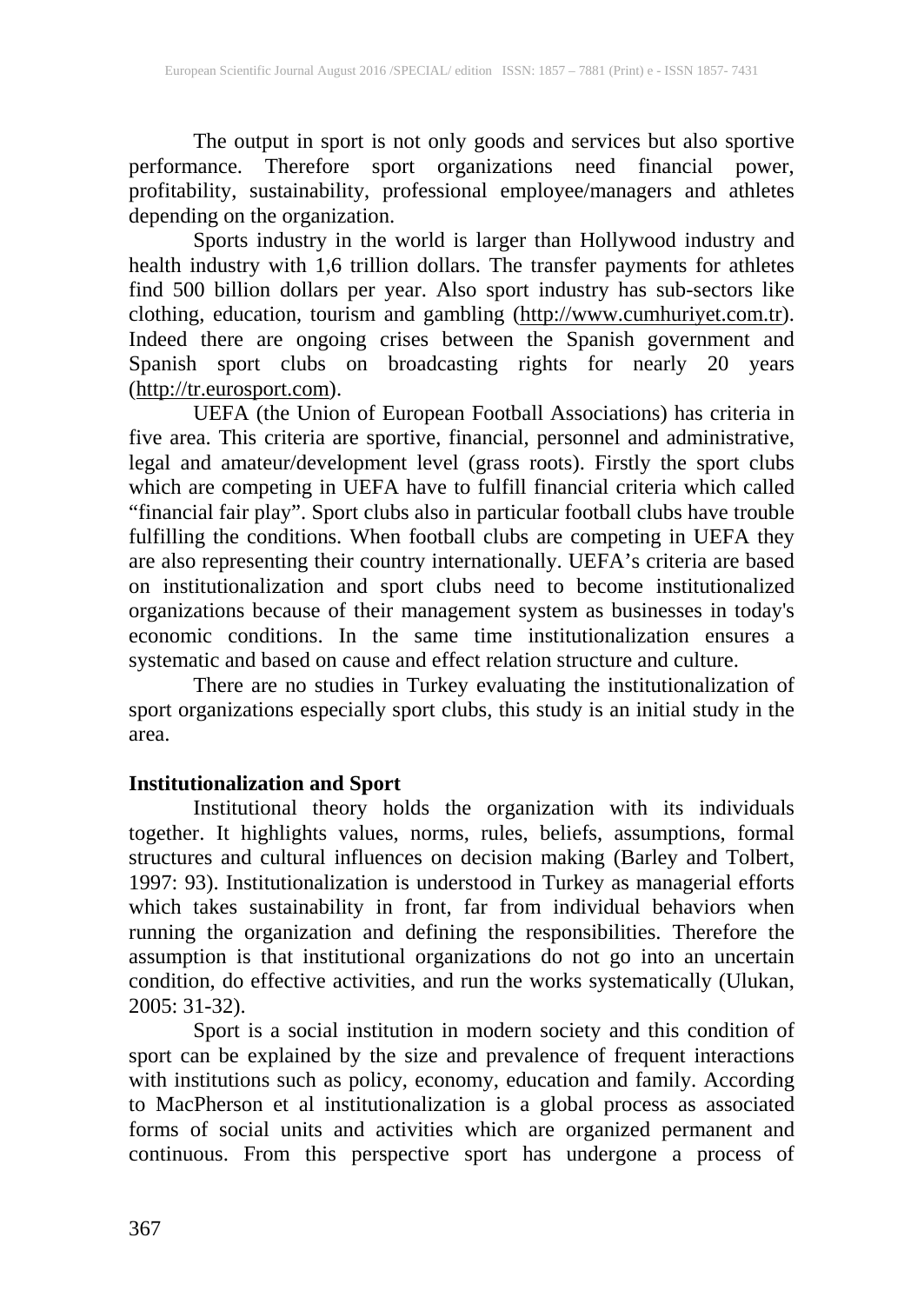rationalization with institutionalization of the elements and activities of the game. Indeed the activities designed for entertainment converted to utilitarian activities, such as commercialized sports leagues over time (Yetim, 2006:9). When technical requirements, organizations are exposed to achieve the efficiency, are shaping the business units and core functions such as coordination arrangements, institutional coercions shape organizational structures as management and control related to the environment (Scott, 2004: 4-15). Institutional environment includes structures, rules, beliefs, norms and legends formed by the interaction of organizations with regulatory bodies such as state, trade associations, trade unions.

Organizations often arrange their core activities according to accepted models and templates in their field. These templates are patterns for arranging organizational behavior that specify organizational structure and goals and reflect a distinct set of beliefs and values (D'Aunno et al., 2000:679). Also the organizations which get into the act in the same environment tend to resemble one another because of normative, mimetic and coercive pressures from the regulatory bodies in their institutional environment.

Football is a difficult job in terms of balancing the desire for achieving success on the pitch and job requirements. While coping up with these difficult challenges, the clubs should be equipped with the best management applications (Michie and Oughton, 2005: 529). Majority of football clubs that has gone public as joint stock company in public or private sector aims to improve football as sports activities and to sustain their activities as an enterprise (Hamil et, al. 2004: 45-46).

### **Elements of Institutionalization**

While evaluating elements of institutionalization in sports clubs in this study, the literature in this field has generally evaluated it as ten sub aspects, same headings that are determined as elements of institutionalization. These aspects which are basis to the field study of this study are examined on the basis of sports clubs. The figures which composed via NVivo9 program is given with the element's explanation.

#### **Formal Operations Structure:**

Formal operations structure is defined as written job descriptions, rules and procedures in an organization (Wallace, 1995: 241). Organizational activities are determined with standards and systematical procedures. Providing functional coordination is possible with determining employees' duties, roles, authorities and responsibilities. Formal structure foresees keeping in the forefront the interests of the organization rather than individual priorities (Apaydın, 2009: 11).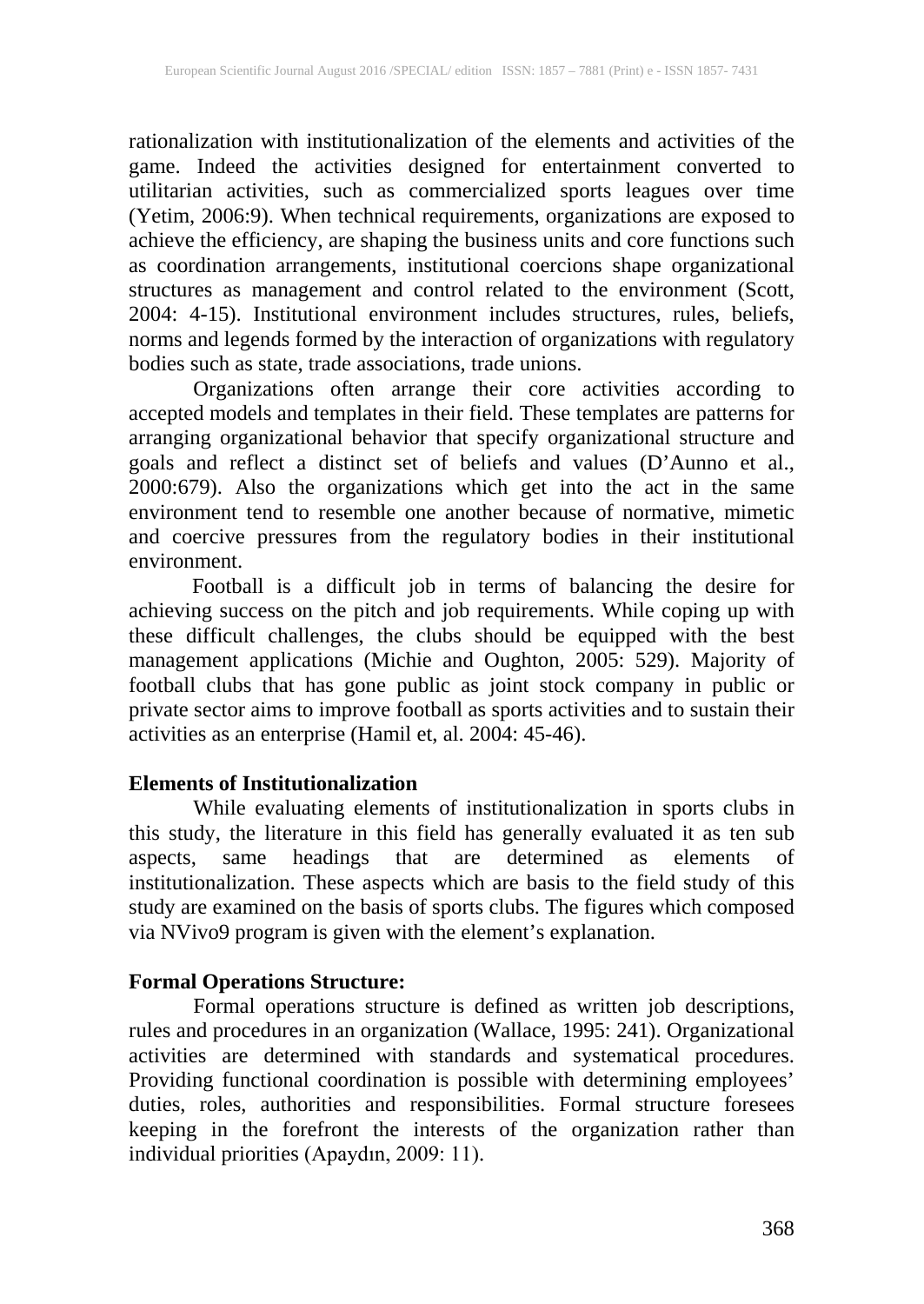Since sports organizations are associated with establishments and stakeholders of different levels and features rather than diversity of functions based on operations, there might be difficulties in terms of determining formal activity structure. Thus, the formal operations structure should be evaluated by taking into consideration the fact sports organizations operate under the impact of unique elements related to the sport.



Figure 1. Formal operations structure

#### **Formal Organizational Structure:**

Organizations having formal organizational structure indicate an organizational chart and written job descriptions with defining superiorsubordinate relationship. Activities are recorded and reporting system works properly.

As the activity areas and diversity of the organizations increases, organizational structure gets more complicated. Formal organizational structure is needed to manage this complication and provide the coordination between the functions. Otherwise because of the interrupted communication or the lack of communication occur conflicts, ineffectiveness and failures. Hence communication is an essential element in organizations (Elving, 2005: 131).



Figure 2. Formal organizational structure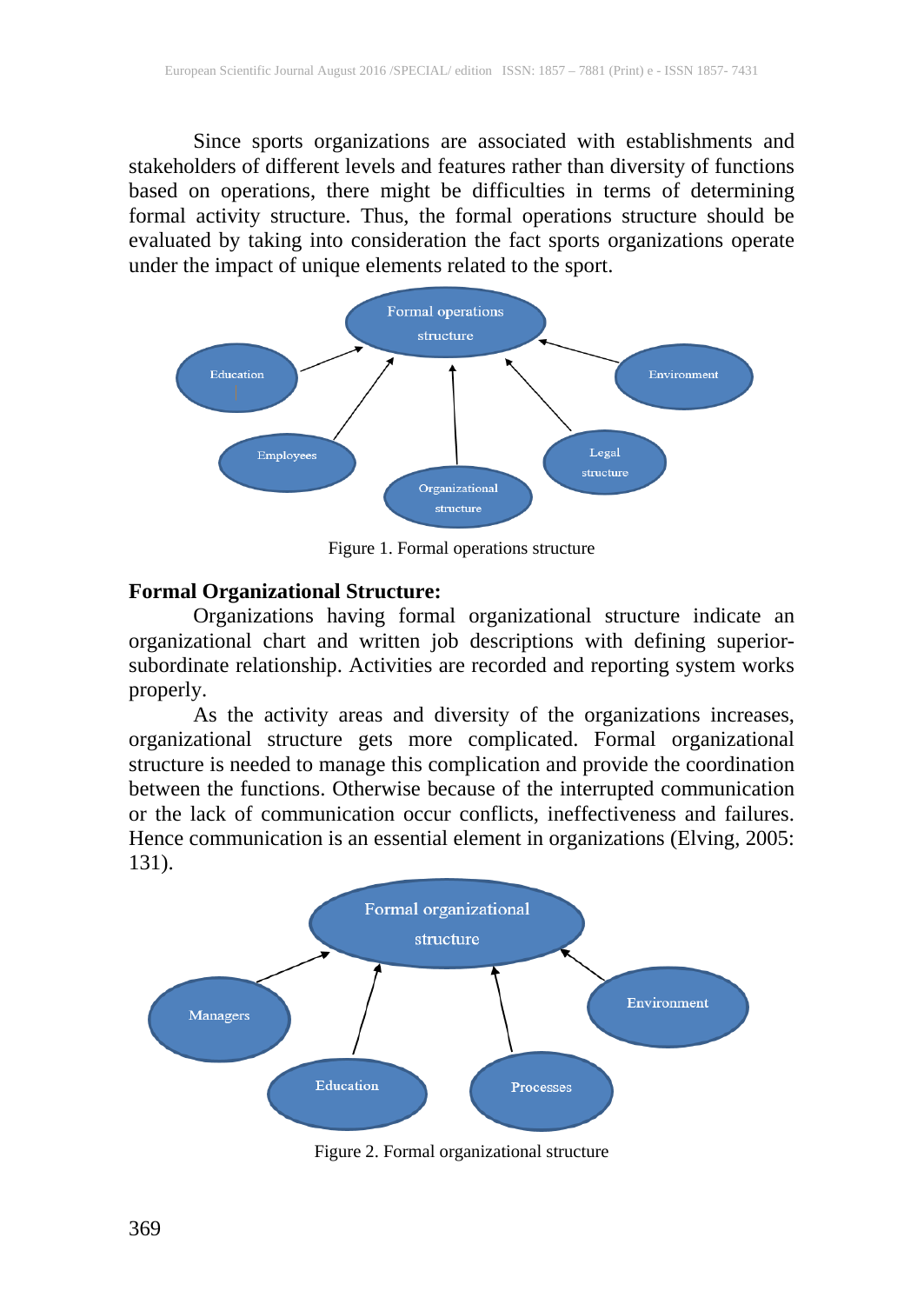#### **Professionalism**

According to Weber; professionalism contributes to the rationality of organizations. Also the rationality of organizations contributes to the development of the professions and so that it contributes to increased professionalism (Özkara and Özcan, 2004: 201). By Wallace (1995: 231- 232) the professional authority usually has the right to decide about the evaluation of professional standards due to appear in the recruitment and promotion. Being the decision makers and legal experts carrying on tasks of professions increases their commitment to the organization.



Figure 3. Professionalism

#### **Delegation of Authority**

Employee performance often being dependent on the level of trust between managers and their subordinates is important for an organization's success. Cooperative and altruistic behaviors provides trusting to the managers and in this way reducing organizational transaction costs (Pech, 2009: 27). However managers want to trust their subordinates while they are delegating their authority. Delegation of the authority is needed to run the business effective, fast and flexible.

It is explained that formal operations and organizations structure of sports organizations are created not completely but at a certain level. However, harmony to this structure has not been fully assured, yet. This harmony will reach up to the desired level in parallel to professionalization. The delegation of authority will be realized when superior – subordinate relation is experienced as due and managers have a say in the decision making process of the department they are responsible for.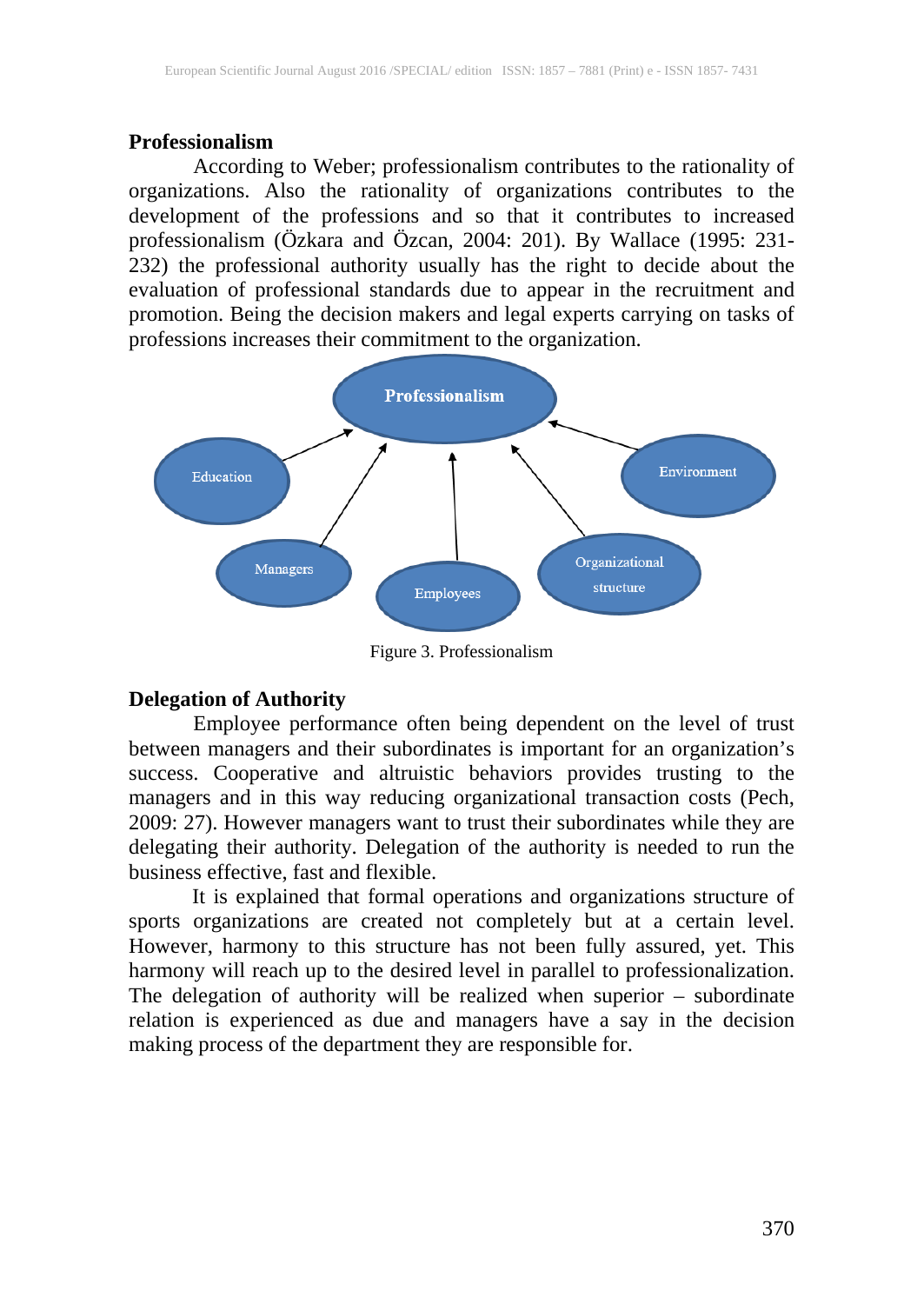

Figure 4. Delegation of authority

#### **Cultural Structure**

Organizational culture is often defined as a set of shared basic assumptions. Two points are important at organizational culture's processes of formation. First one is the critical incidents that develop norms, second one is the identification with leaders. Founders and the subsequent leaders will strengthen their own values and beliefs. If the leaders are powerful enough, their values and beliefs will have a dominant impact on organizational culture. Also the shared expectations among organizational members and the organizational culture forms by this way (Yin et al., 2014: 975).



Figure 5. Cultural structure

#### **Compliance with the Institutional Environment**

By observing to the expectations of regulatory actors in the corporate environment, organizations reach the legitimate structure approved by the community. Legitimization supports organizations to request their products or services, to increase the brand value and to ensure the continuity of assets.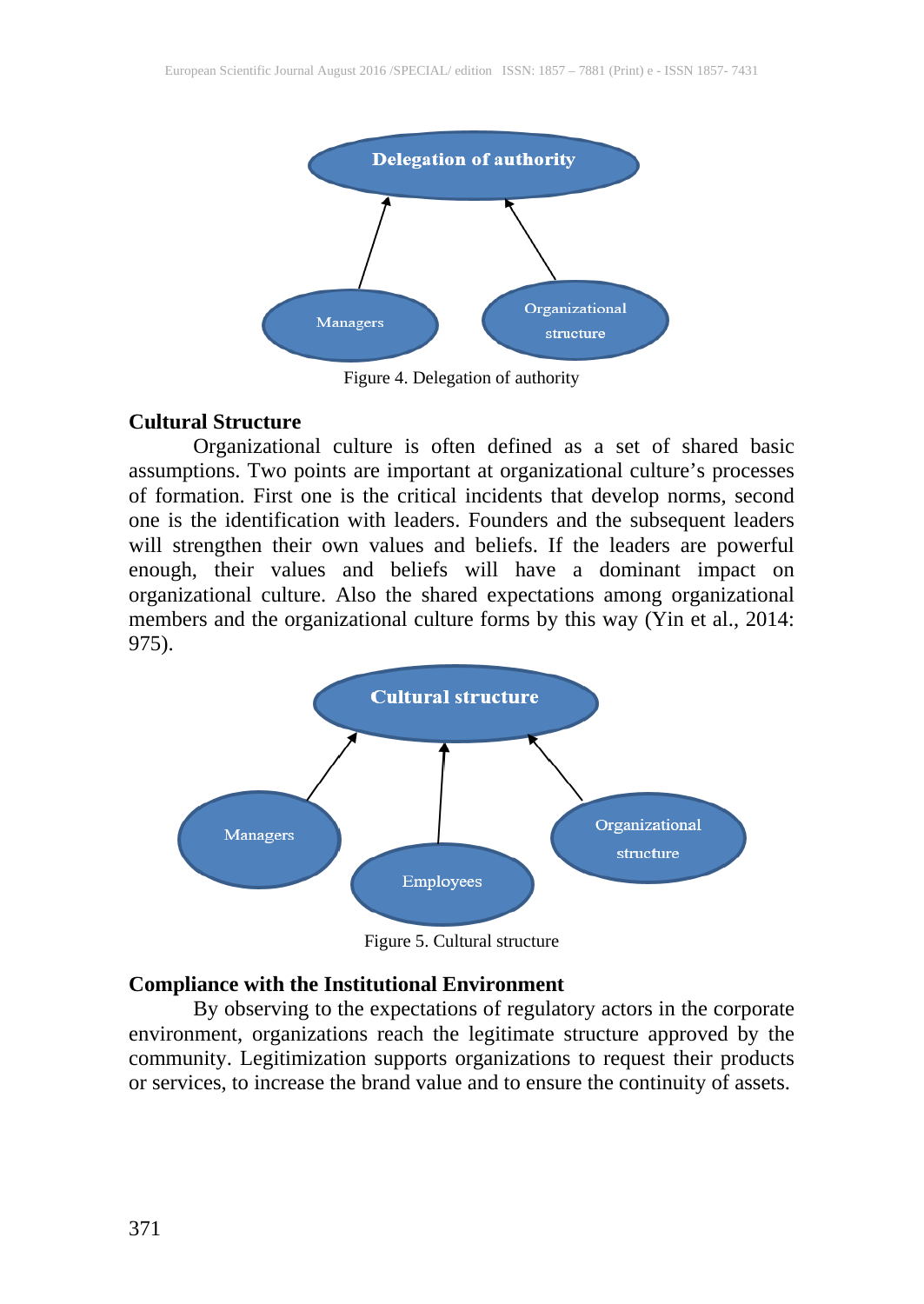

Figure 6. Compliance with the institutional environment

#### **Corporate Social Responsibility:**

According to Carroll (1979: 500), corporate social responsibility can be defined as economic, legal and ethical approaches expected by society from corporations and philanthropist activities. These activities to be performed by organizations, as expected by the society and environmental actors, facilitate the legitimatization of organizations.

It is argued that sports organizations use corporate social<br>sibility projects with social participation for organizational responsibility projects with social participation for legitimatization and thus they are involved in trendy social responsibility activities that are similar to each other; ones focusing on product prefer sustainable environment activities, ones focusing on service prefer labor rights and voluntary works whereas clubs tend to establish charitable societies. Besides, sports organizations share these projects regularly on their websites in order to assure transparency of these projects and to prove realization of reporting system (Walker and Parent, 2010: 210).



Figure 7. Corporate social responsibility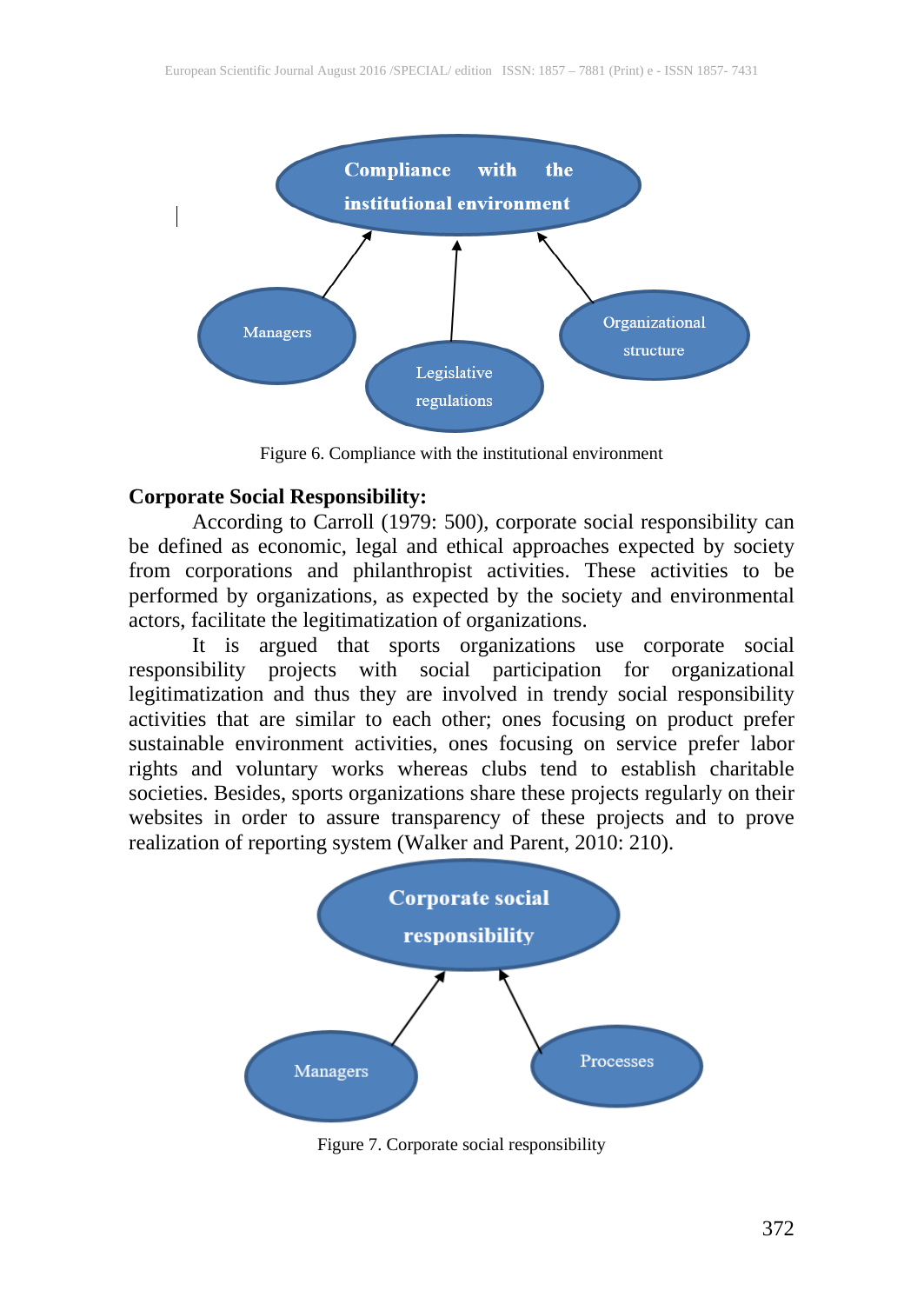#### **Compliance with Social Values and Norms**

Social values are criteria and standards that determine ideal thinking patterns and that are embraced by the majority. Besides, they are approved by all and not subject to personal ideas and beliefs. The social norms are rules, standards and ideas that help to know right from wrong (Tavşancı, 2009:20). Organizations, which are social structures, are accepted provided that they take into consideration and act according to values and norms their corporate surroundings and society they live in.



Figure 8. Compliance with social values and norms

#### **Transparency and Accountability**

Shareholders and stakeholders are entitled to have certain financial and legal information about the company and the principle of transparency and accountability makes sure that such information (such as partnership and board of directors structure, human resources policy) can be provided timely, accurately, fully in a cost efficient and understandable manner (Capital Markets Board, 2005: 20).

It is a known fact that sports and football which has the largest share in sports sector have been commercialized day by day. This increases the importance of relationships between sports clubs and their stakeholders. The supporters have been demanding transparency and accountability from clubs if their shares are traded on the stock exchange and all activities are covered by the media. The clubs should be clear to their stakeholders and media should be precise when investigating matters related to the football industry (Dinan et al., 2002: 177-178).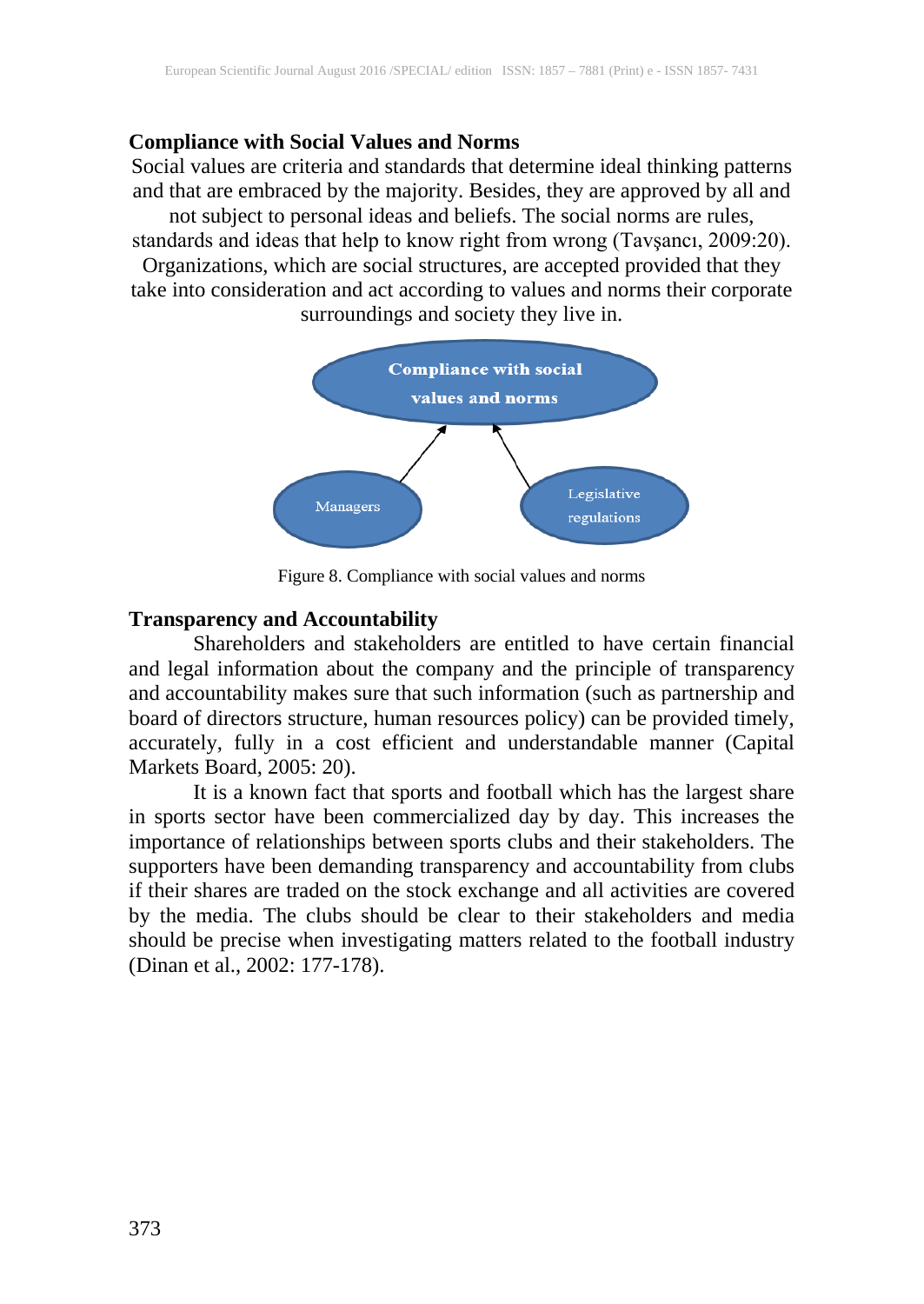

Figure 9. Transparency and accountability

#### **Compliance with the Formal Structure**

Establishing addressing and greeting procedures, rewarding and punishment methods, decision making methods and such other actions is manner reflecting the structure of that organization is significant in terms of institutionalization of that organization. The institutionalization process mentioned herein means that these actions are ethical and have become habits through repetition (Ulukan, 2005: 31-32). These repeated actions which should be performed will be recognized as standard actions and compliance with these actions means compliance with the formal structure.



Figure 10. Compliance with the formal structure

#### **Method**

According to the law of autonomy of Turkish Football Federation (TFF), teams on the First League, Second League, and Third League should be managed professionally. Thus, the main focus of this study is the football clubs of the 3rd League in Turkey.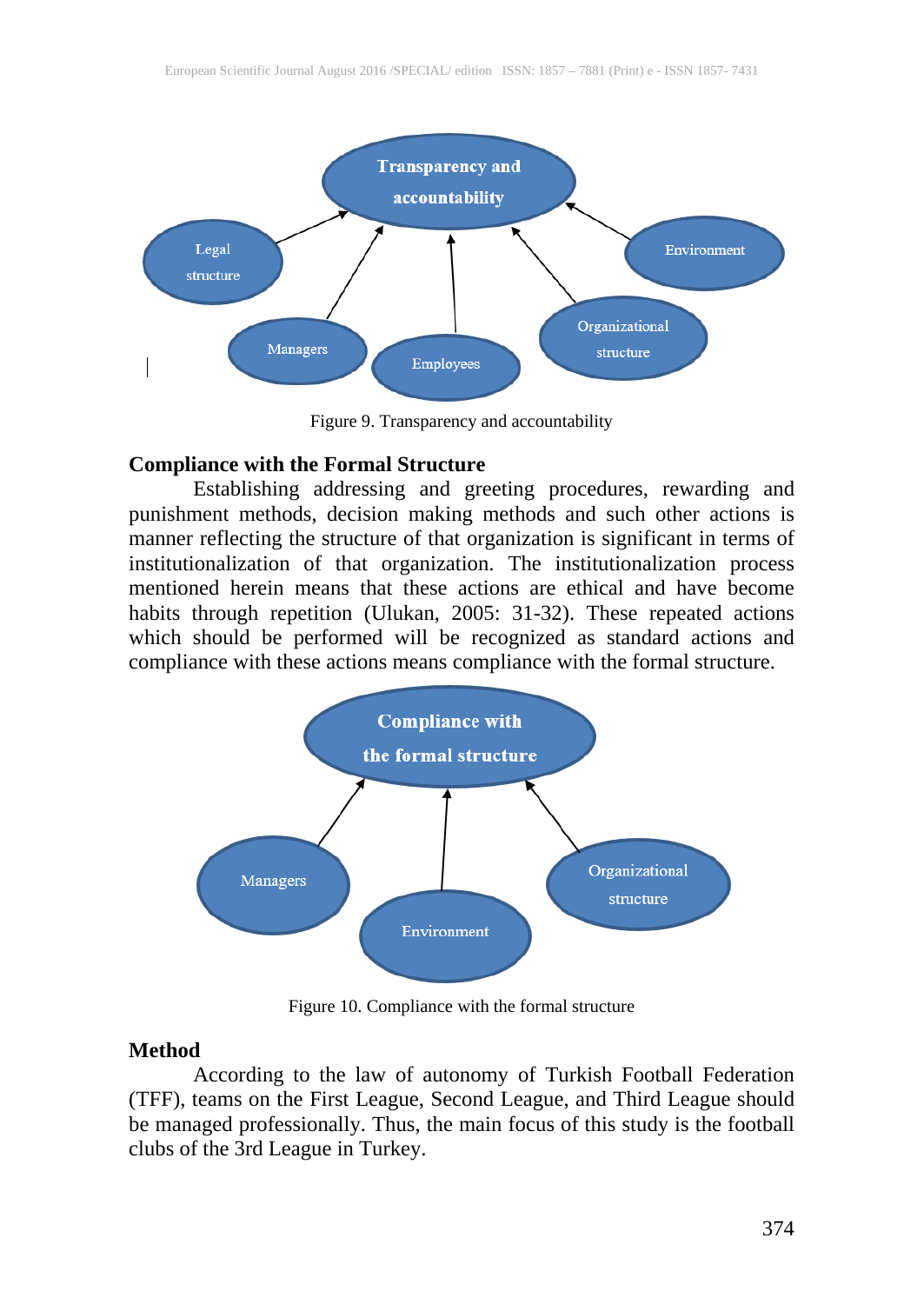The study has used interviews and document analysis as qualitative research techniques. The goal is to get information from mid-level and senior managers of football clubs about management structures and processes of sports clubs. "NVivo 9 Program" is used at the stage of evaluating content analysis and data of the interviews are coded based on elements of institutionalization (sub aspects – themes), sub categories highlighted in the assessment of these elements and interviewer discourses making up these categories.

We were able to contact and interview ten mid-level and senior managers from Spor Toto Super League and PTT 1st League at the stage of data collection. The interviews took place at locations and hours agreed by them, as requested by the managers in question.

The goal of qualitative study made tried to answer three essential questions.

- How do club staff / managers see elements of institutionalization?
- $\blacksquare$  How do staff / managers see implementation of factors mentioned at clubs?
- What are the other elements specified by staff / managers for institutionalization of sports clubs?



#### **Results and Conclusion:**

Figure 11. Instıtutıonalization of sport clubs

Majority of managers states that there are problems related to existence of written documents and compliance to those when it comes to formal operation structure and formal organization structure.

A review of official club websites reveals that their organizational charts are not on the websites. However, review of each club's website (Barcelona, Dortmund and FC Köln), which are defined as institutional and example by the interviewers, confirmed that their organizational charts are on the websites. The interviewers explained this difference with the new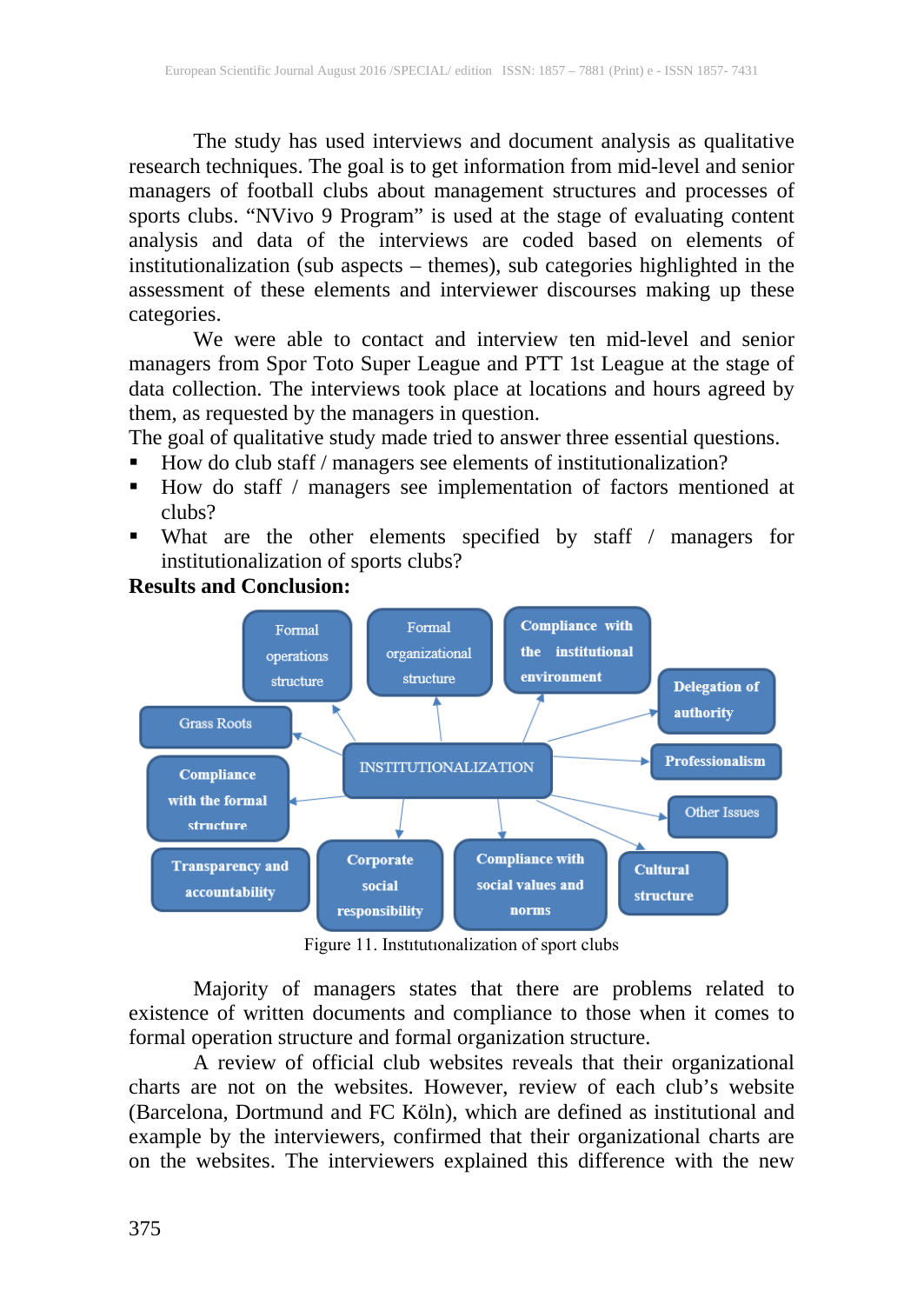implementation of the reporting system, external interventions to the clubs (from the managers who are politically or financially influential), jobs not completed duly due to change of related management or managers, not having a written job description and regular supervision system as well as the fact that only the Super League is considered as professional and enforcement of decisions made depend on the resources.

One of the most important issue experienced by the sports clubs is the intention of trainers, technical directors to organize their teams and tendency to work with that team and thus the former staff is dismissed even if they were previously hired by the clubs and they are real experts.

According to the statements of interviewers, the concept of trust is directly proportional to success in sports. In other words, income of clubs that do not achieve success in sport is reduced or they fail to collect some payments and they cannot make payments to the staff which impairs the feeling of trust. The supporters' trust and commitment of the club, having shared values and having strong communication with the stakeholders are important in terms of establishing cultural power. For example, FC Barcelona club selects % 50 of its players from Catalonia and combines the social culture with organizational culture. Borussia Dortmund has the highest number of spectators and uses the largest stadium of Germany for the games. Also, the fact that FC Köln team has the highest number of members in Germany is not only associated with its success in sports, it is a result of established club culture.

The vital aspect of institutionalization is to implement the plans rather than creating strategic plans. Smith (2009; 163-186) argued that strategies should comply with the structures but this compliance cannot be observed even in case of profit making sports organizations. Particularly, the goals that will improve social welfare such as constructing facilities, offering employment opportunities, finding talents and improving sports facilities cannot be completed within agreed periods.

The fact that clubs which are also companies are audited and thus have a more transparent structure in comparison to foundations but the clubs having a structure of a company use different methods and it confirms that a common method has not been adopted yet.

The data obtained from the study confirms that amateur/development level (grass roots) is one of elements that have impact of institutionalization of sports organizations. The amateur/development level (grass roots) is a system trains athletes within the sports club starting at an early age and the trained athletes play for adult teams or transferred to other clubs for generating income. The athletes who are trained on the amateur/development level (grass roots) program before playing for the club offer cultural power and financial advantages to the club and the amateur/development level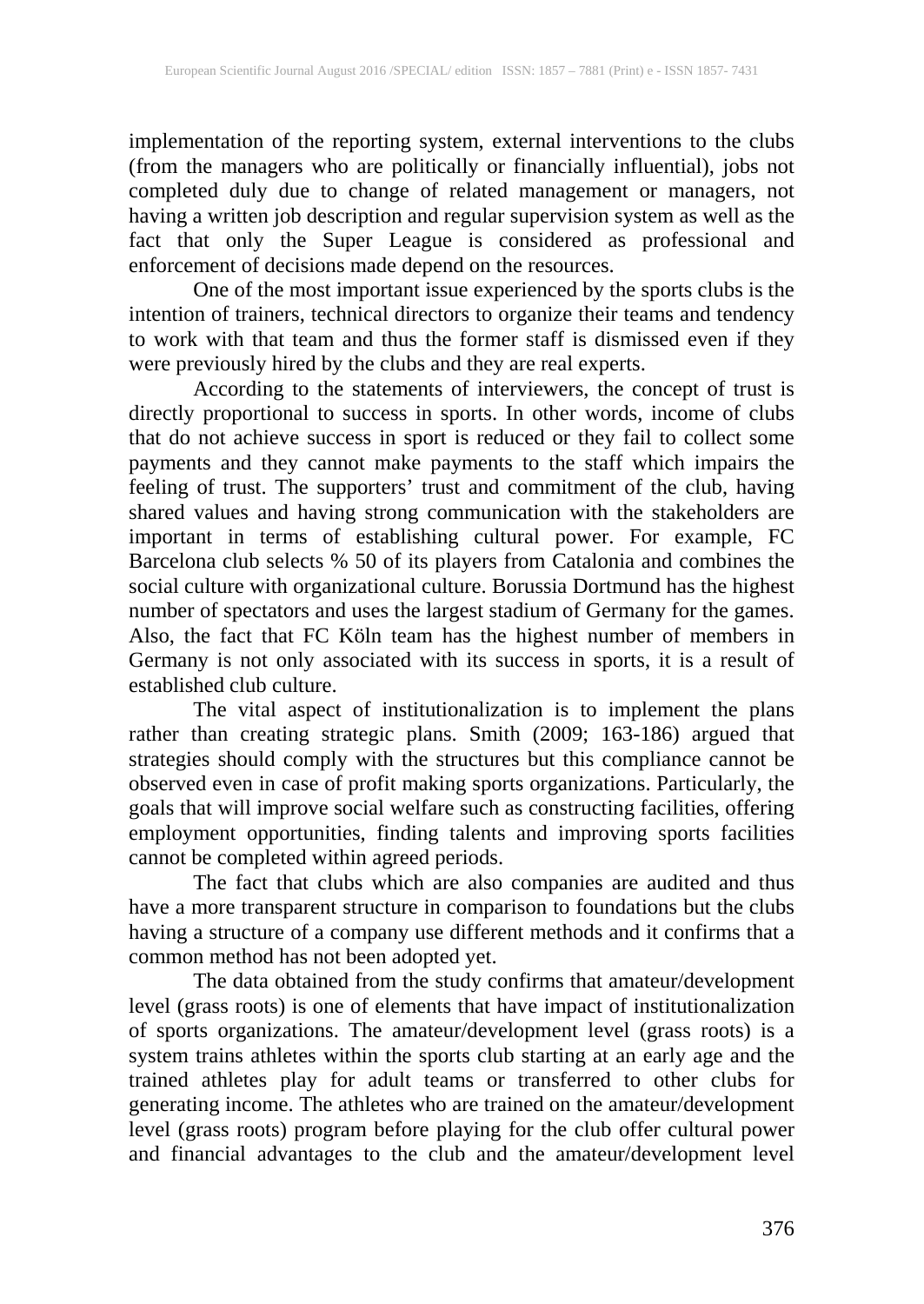(grass roots) should have necessary investments, sufficient budget and the amateur/development level (grass roots) should be managed professionally in terms of expertise amateur/development level (grass roots) staff, payment and psycho-social support.

Besides amateur/development level (grass roots), elements that influence the institutionalization process of sports organizations are distribution of resources, psycho-social support, sponsorship and paymenttrust relationship.

The suggestions made based on these results are as follows:

- The sports clubs should be familiar with elements influencing the institutionalization, including sub aspects.

- They should acknowledge that assuring these elements in any organization is a long and challenging process. Besides, this process should involve all departments of an organization, including the subordinates.

- Frequent replacement of staff, especially managers, challenges establishment and transfer of cultural values. Thus, the recruitment procedures applicable to the staff should be followed unless it is necessary to do otherwise and the focus should be on long term employment.

- Coming up with temporary solutions in order to offer short term solutions rather than sustaining the workflow as is should be avoided. The values to be achieved in the long run should not be disregarded.

- Human resource is the intellectual capital of any enterprise. So, personnel and athletes are the intellectual capitals of any sports organization. However, analytical methods should be used while deciding on whether or not amounts paid to the athletes accurately reflect this capital and this capital should be used at the optimum level for efficiency, just like it is used by enterprises.

- Written job descriptions, documents describing the flow of activities, organizational charts, reporting system and operations should be documented and recorded. This will allow transferring institutional activities to the future studies in a manner not depending on the individuals.

- Establishing standard criteria for the recruitment and promotion process and complying with such criteria are important in terms of achieving organizational trust.

- Increased number of supporters coming to watch a game is an indicator that increases the revenues and verifies existence of cultural power. The European clubs have proved their success in this aspect.

One of the benefits of institutionalization is its contribution to the organizational prestige. Organizations should have an image to assure and sustain commitment of the supporters' and institutionalization can achieve this goal.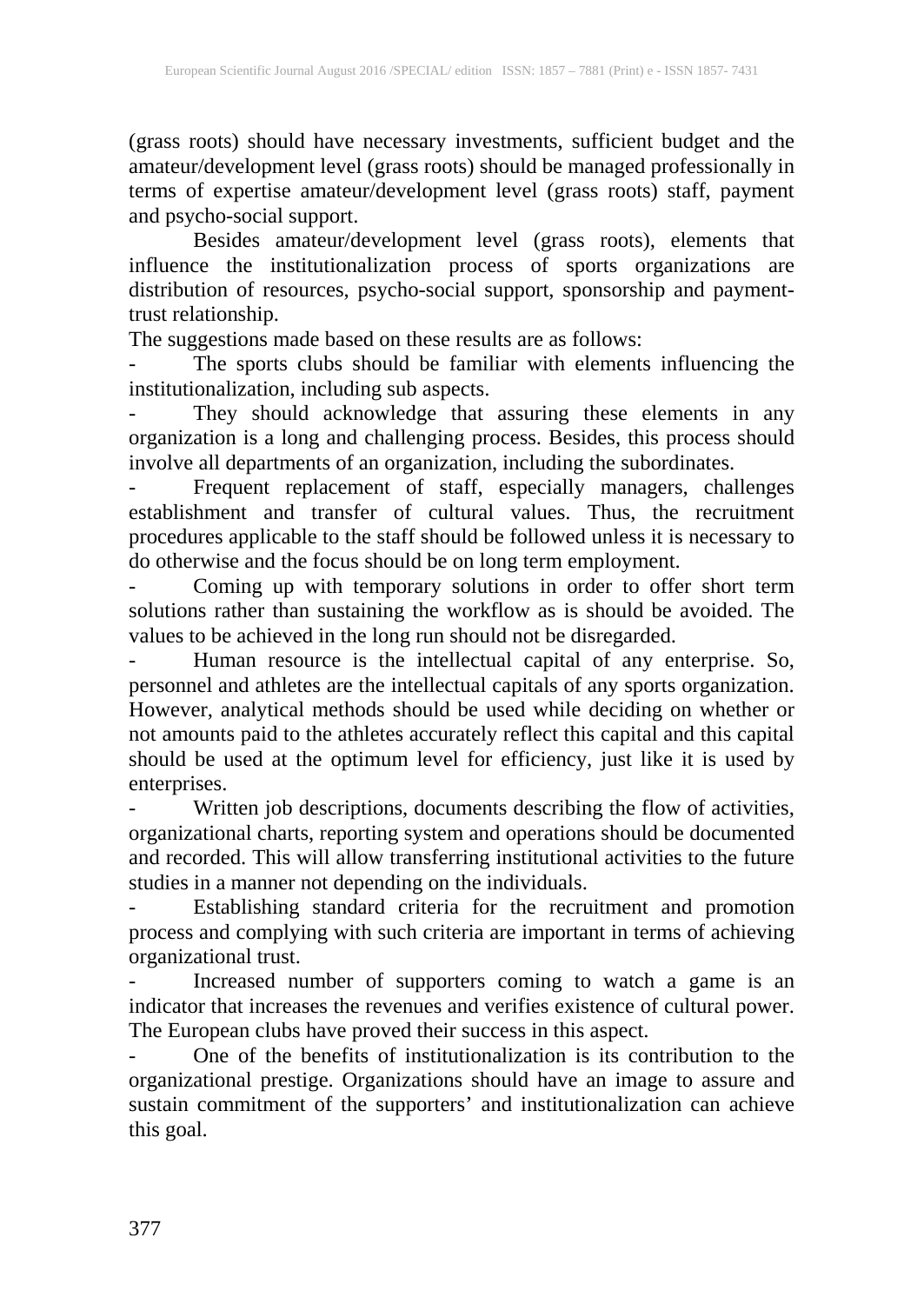- Transparency and accountability aspects of institutionalization prevent organizations from being involved in unethical and illegal activities and enable organizations to easily defend themselves against such accusations.

- Sports clubs should focus on hiring people who are trained and experienced in the field of sport science for achieving professionalism.

- It is observed that different legal structures (such as company, association) increase unfair competition between organizations competing on the same platform. Turkish Football Federation is the foremost regulating authority of this field and it should implement supporting policies.

- This study can be considered as the first step of studies to be made in the future about institutionalization of sports organizations in Turkey. The sub aspects of institutionalization should be discussed at the Ministry and federation level which are the actors managing sports, especially in Turkey.

## **Acknowledgments**

This study is a part of author's doctoral thesis "Institutionalization of Professional Football Clubs in Turkey".

The author is grateful to the financial support of Scientific Research Projects Coordination Unit of Pamukkale University.

# **References:**

Apaydın F. (2009) Kurumsal Teori ve İşletmelerin Kurumsallaşması, *C.Ü. İktisadi ve İdari Bilimler Dergisi*, *10, (1)*, 1-22.

Barley, S. and Tolbert, P. (1997) Institutionalization and Structuration: Studying the Links between Action and Institution, *Organization Studies, 18*, 93-117.

Carroll A. B. (1979), A Three-Dimensional Conceptual Model of Corporate Performance, *The Academy of Management Review*, 4 (4), 297-505.

D'Aunno T., Succi M., Alexander J. A. (2000) The Role of Institutional and Market Forces in Divergent Organizational Change, *Administrative Science Quarterly*, *45*, 679-703.

Dinan, W., Boyle Y., Morrow S. (2002) Doing the Business?, *Newspaper Reporting of the Business of Football Journalism*, *3 (2).* 161-181.

Elving, W. J.L. (2005), The Rol of Communication in Organisational Change, *Corporate Communications: An International Journal*, *10 (2)*, 129- 138.

Hamil S. vd. (2004) The Corporate Governance of Professional Football Clubs, *Corporate Governance*, *4 (2)*, 44-51.

Mukharji M. (2009) Metaphors of Sport in Baul Songs: Towards an Alternate Definition of Sports, *The International Journal of the History of Sport*, 26 (12), 1874–1888.